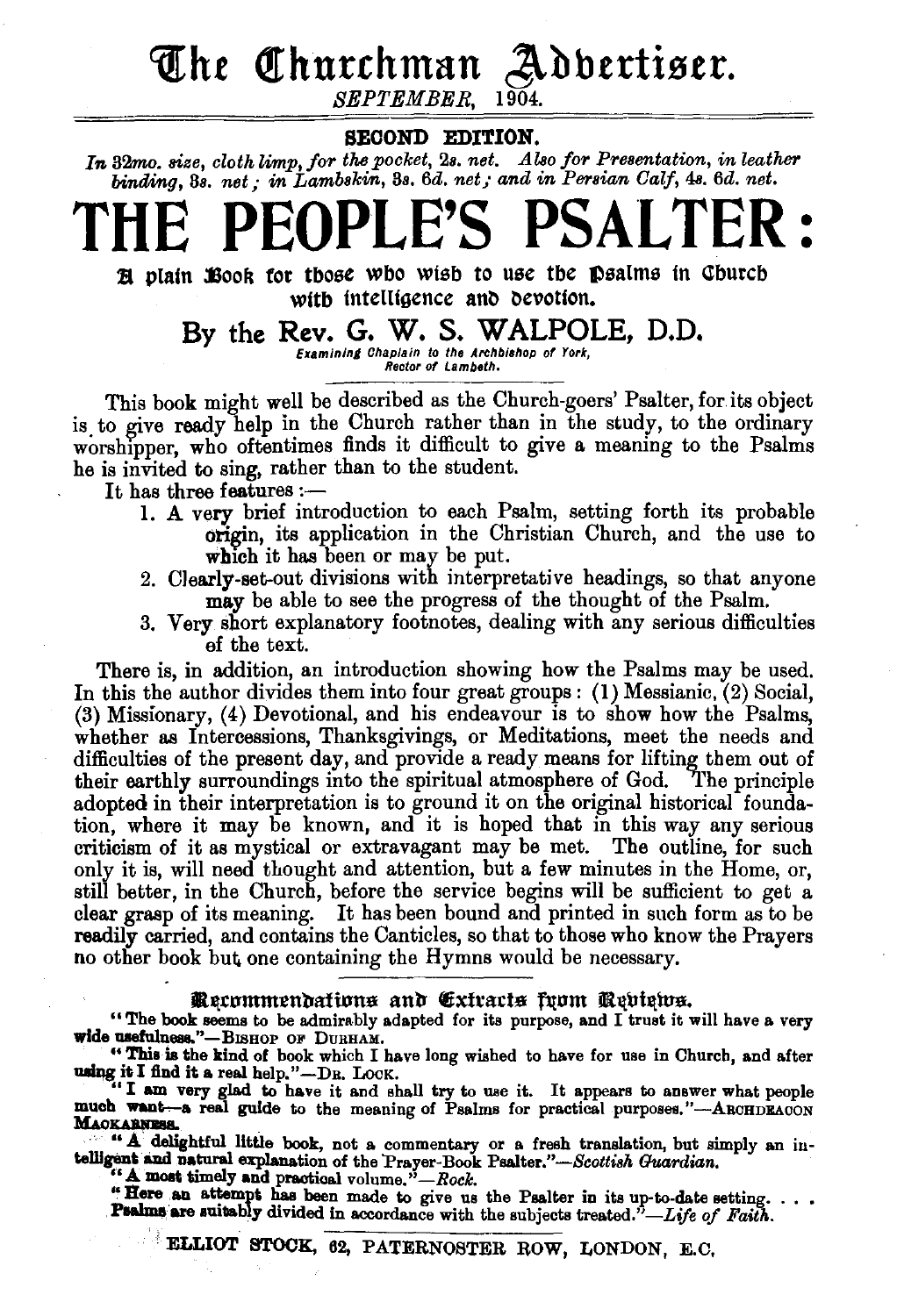## **HODDER & STOUGHTON'S PUBLICATIONS.**

#### *Crown 8vo, cloth, 7s. 6d. net.*

### **ST. PAUL'S CONCEPTIONS OF THE . LAST THINGS.** The

Cunningham Lectures for 1904. By the Rev. H. A. A. KENNEDY, M.A., D.Sc.<br>"Dr. Kennedy has produced a striking and impressive work which is no less a contribution to Christian<br>thought than to New Testament learning."-British

*Crown Svo, cloth, 6s.* 

## **THE LETTERS OF JOHN NUS.** Translated with Introductory and Explanatory Notes by HERBERT B. WoRKMAN, M.A., Principal of Westminster

Training College, and R. MARTIN POPE, M.A.<br>"The present version bears every evidence of having been made with a scholarly care worthy of its subject;<br>the letters are accompanied by a learned and instructive running comment

*Crown Svo, cloth,* 5s.

### **STUDIES IN THE RELIGION OF ISRAEL.** The Donnellan

Lectures for 1903. By the Rev. L. A. PooLER, B.D., Canon of St. Patrick's Cathedral, Dublin.

"We have seldom been so favourably impressed by a critical study of Old Testament history and theology as we have been by these lectures. *"-Spectator.* 

*Second Edition. With fllustrations. Crown* Sw, *cloth, 6s.* 

### **CHRISTIAN FAITH IN AN AGE OF SCIENCE.** By WILLIAM

NORTH RICE, PH.D., LL.D., Professor of Geology in Wesleyan University.<br>"A powerful work, notable alike for its erudition and its breadth of view. It is the outcome of many<br>years' study of the relations between science and

HODDER & STOUGHTON, 27 PATERNOSTER ROW, LONDON.

#### THIRD EDITION.

In square crown 8vo., handsomely bound in cloth, and fully illustrated. Price 6s. net.

## **IN A MINSTER GARDEN.**

*A CAUSERIE OF THE OLD TIME AND THE NEW.* 

### By the **DEAN OF ELY.**

A Charming Succession of Gossiping Chapters.

**Mith many quaint and picturesque Illustrations of the Hooks and Corners of Ely** Cathedral and its Surroundings.

"A delightful book; contains numerous pleasing illustrations of Ely Minster and garden, and the cover is tastefully designed."-Church Bells.

" It is a book to possess and dip into very often, betraying the personality of the writer, and teaching much that is well worth learning of the past, especially that past connected with the old *minster."-Bookman.* 

"In this volume Dean Stubbs reveals himself as a verse writer of no mean ability." $-dlobe$ .

''Succeeds in bringing before us the wealth of historical, legendary, literary, and scenic material connected with *Ely."-Daily Graphic.* 

" A book which has infused into it the charm and the calm restfulness of the cathedral close. The Dean gives us an olla-podrida of history, poetry, anecdote and dialogue. There is a mingled flavour of scholarship, music, antiquarianism, and love of nature. Charmingly illustrated with features of beauty-spots of the cathedral and its surroundings."-Christian World. *World.* ---~-·----~------·--~~-

ELLIOT STOCK, 62, PATERNOSTER ROW, LONDON, E.C.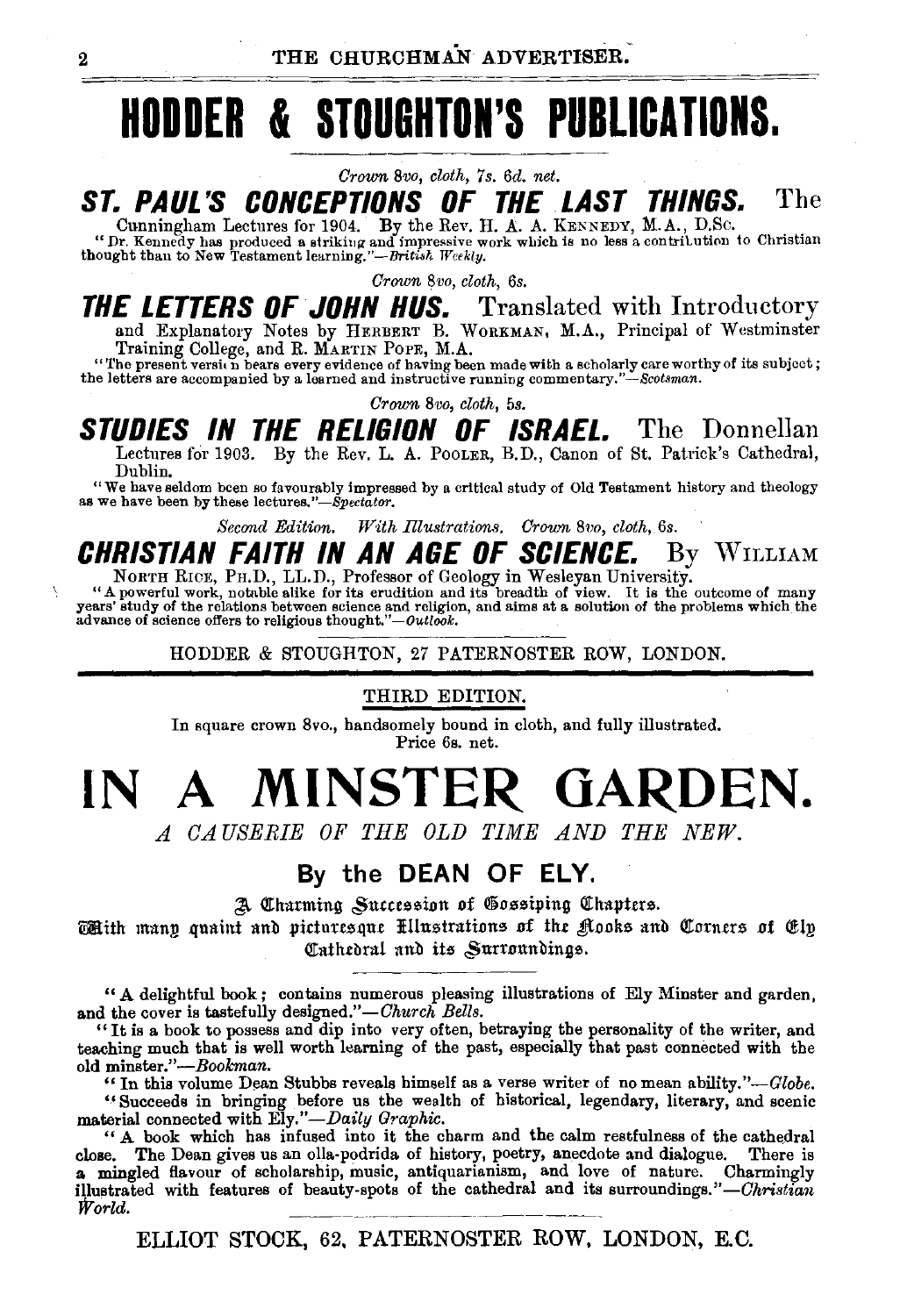# **CHURCH OF ENGLAND UNION OF CHRISTIAN ENDEAVOUR**

President-

REV. JOHN B. BARRACLOUGH, M.A.,

Vicar of St. Thomas', Lambeth.

Council--Ten Clergymen, Four Laymen, and Three Ladies.

General Secretary-J. E. Messenger, Esq., 139, Ivydale Road, Nunhead, S.E.

Metropolitan Secretary-C. A. Chapman, Esq., 47, Bonnington Square, .South Lambeth.

**Clergymen and others** wishing to have information about this invaluable aid in Parish Work are invited to communicate with the President or the Hon. Secs.

The Monthly Organ, "The Church of England Endeavourer," price one<br>penny, edited by the Rev. F. J. Horsefield, Vicar of St. Silas', Bristol, may be obtained from<br>the Editor; Mr. J. E. Messenger, 139, Ivydale Road, Nunhead, Bristol Times and Mirror, Ltd., Bristol.

### FUNDS FOR EXTENSION WORK URGENTLY NEEDED

In Medium 8vo., cloth, gilt lettered, fully illustrated, price 3s. 6d.

## **THE ANCESTRY OF RANDALL THOMAS DAVIDSON, D.D.**

*(Archbishop of Canterbury).* 

### B Chapter in Scottish Biography.

BY THE REV. ADAM PHILIP, M.A., LONGFORGAN,

### EXTRACT FROM PREFACE.

The accession to the See of Canterbury of a Scotsman, the second within a generation, is an event of some interest to his countrymen. Amongst his English friends and admirers, there must be those who would like to know the streams of life and thought that have helped to form and enrich the Primate.

This sketch is intended to meet such a wish. If it tells of men who have lived and acted in less prominent spheres of service, it also speaks of men who had an intelligent and generous outlook on life, of men who fought bravely for the truth of God, and stood up fearlessly for the rights of the Christian people.

"An interesting account of the family of the *Prirnate."-Standard.* 

"Many historians in the days to come will have recourse to Mr. Philip's beautiful and absolutely reliable *volume."-Expository Times.* 

ELLIOT STOCK, 62, PATERNOSTER ROW, LONDON, E.C.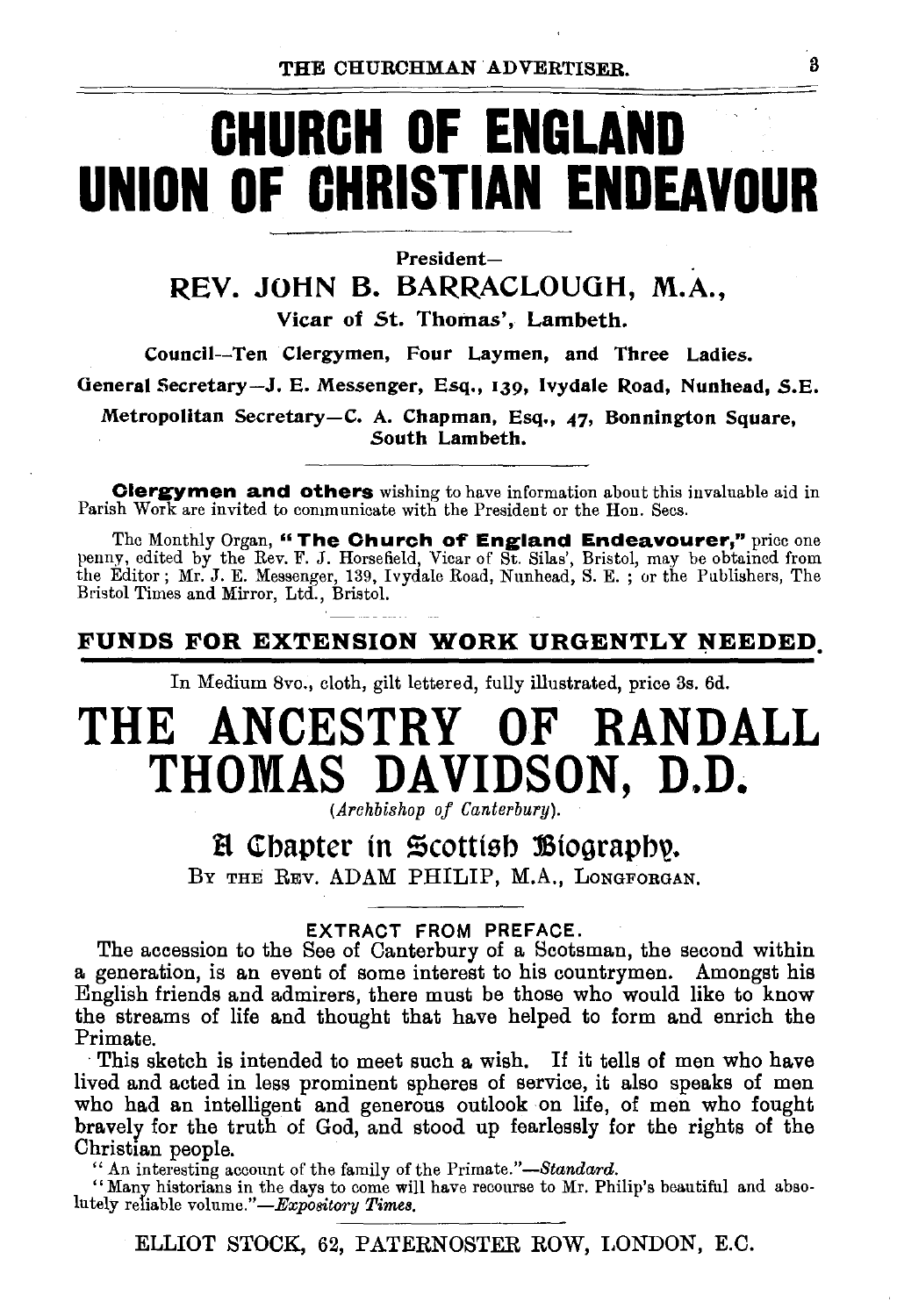### BOOKS FOR THESE TIMES.

- BLAKENEY, Archdeacon, Memories of the Life and Work of. By the Rev. W. ODOM, M.A., Vicar of Heeley. With Portraits and Illustrations. Cheaper issue, 3s. 6d. net.
- THE LIVES OF THREE BISHOPS: James Fraser, D. D.; Robert Bickersteth, D.D.; James Hannington, D.D. Crown 8vo. Cloth gilt, 2s. 6d.
- THE MAN OF SCIENCE, THE MAN OF GOD. Leaves from the Life of Sir J. Y. SIMPSON. Cloth. With Portrait, *2s.*
- WHEN THOU PRAYEST; or, Suggestions for Daily Private Prayer. For young communicants and others. By the Rev. W. HEWETSON, M.A., with Preface by the Lord Bishop of Coventry. 16mo. Cloth, 1s.
- DO YOU PRAY? A Word to Boys. By C. F. HARFORD-BATTERSBY, M.A., M.D.<br>With a Preface by the Right Rev. the Lord Bishop of Sierra Leone, and a Commendatory Note by the<br>Rev. Canon Ferneaux, M.A. Suitable for boys returning to
- WHAT IS YOUR BELIEF P A Catechism of Church Doctrine for the Young. By H. E. HEITLAND. Cloth, price 4tl. Postage, 1d. Terms for quantities upon application.
- WHAT IS THE GOSPEL ? A series of papers by various writers. With Preface and Introductory Note by the Rev. Charles Burrock, B.D., Editor of *Home Words*, The News, etc. Cloth limp, ls, ; boards, *2s.*
- THE MARTYR CROWN; or, The Seed of the Church. By the Rev. RANDOLPH HENRY PIUOTT, B.A. (Rector of Grandon, Bucks), Author of "Silent Bill," etc. Now Ready. Crown Svo, cloth gilt, *2s.*
- **NEAR THE THRONE. Frances Ridley Havergal:** The Sweet Singer and the Royal Writer. By the Rev. CHAR'.ES BULLOCK, B.D., formerly Rector of St. Nicholas', Worcester; Author of "The Way Home," "The Old Gospel Ever New," etc.

New Edition. In rich cloth gilt, with Portraits, 5s.<br>THE CROWN OF THE ROAD. Leaves from Consecrated Lives. By the Rev. CHARLES<br>BULLOCK, B.D., Author of "Crowned to Serve," "The Queen's Resolve," etc.

"This delightful book calls for our glad and earnest commendation. *"-The Churchman.* 

Full Lists can be had on application to the Publisher.

## Che Storp of England's Church.

By the Rev. CHARLES BULLOCK, B.D., *formerly Rector of St. Nioholas', Worcester.* 

Crown Svo, Fully Illustrated, Price 1s. &d. each. SOLD SEPARATELY.

Volume I. SUNRISE IN BRITAIN : HOW THE LIGHT DAWNED.

With 20 Illustrations.

Volume II.

THE ECLIPSE OF TRUTH: HOW THE LIGHT WAS OBSCURED.

With 20 Illustrations.

### Volume II DARK DAYS IN ENGLAND: AND THE DAWN OF REFORMATION LIGHT.

With 13 Illustrations.

As Reading Books for Sunday and Day Schools, or, better still, for Church History<br>Classes in our Churches, these volumes will be most helpful.

LONDON: "HOME WORDS" OFFICE, 11, LUDGATE SQUARE, LUDGATE HILL, E.C.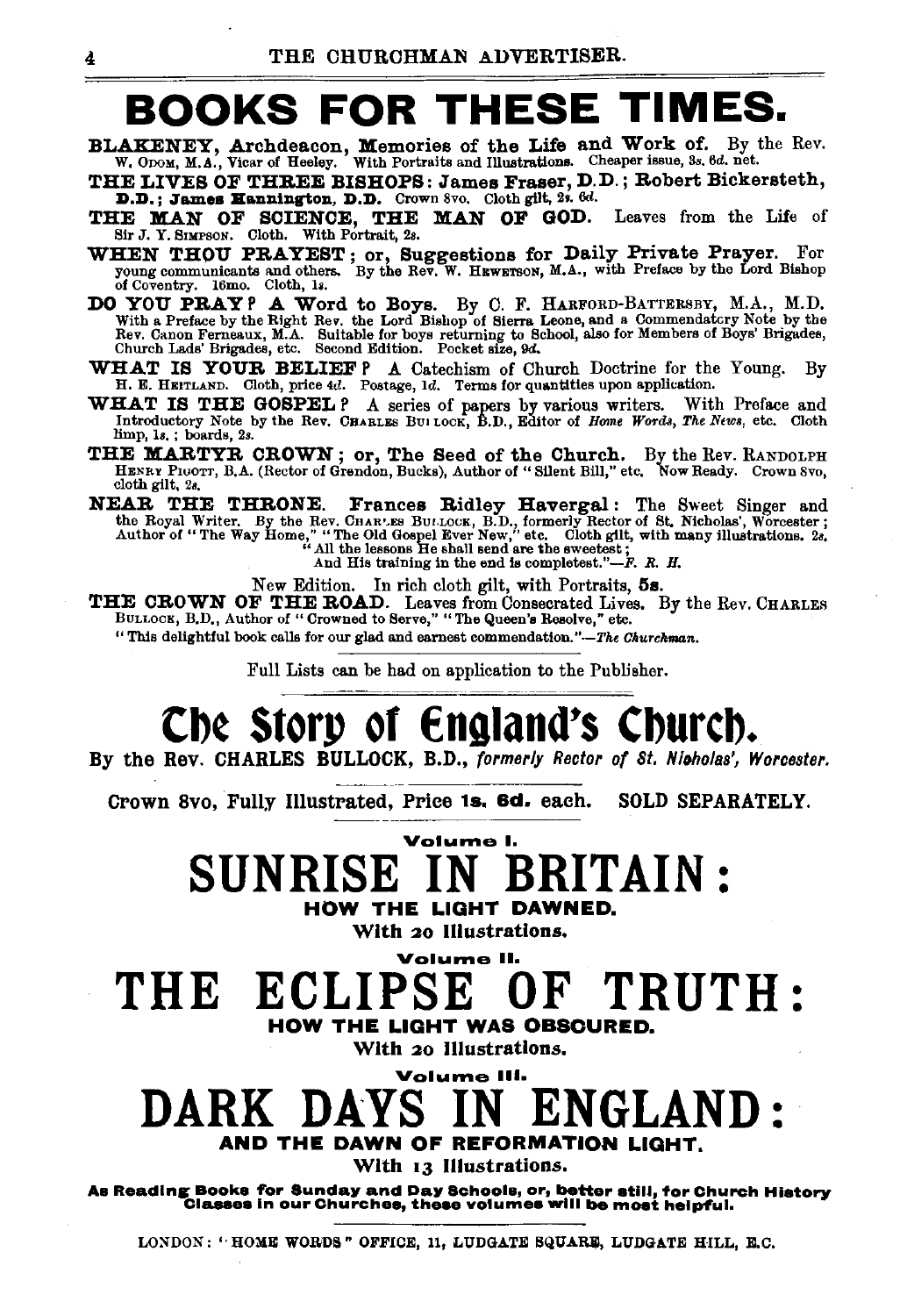# The *Mational* Protestant Church Union.

To Maintain the Principles of the Reformation as set torth in the Praver Book and Articles of the Church of England.

President-W. D. CRUDDAS. Esq. Chairman-The Rev. Prebendary WEBB-PEPLOE, M.A. Treasurer-T. F. VICTOR BUXTON, Esq. Secretary-Sir C. ROBERT LIGHTON, Bart,

The Aational Protestant Church Union witnesses for—

- 1. The supremacy and sufficiency of the Holy Scriptures as the Word of God.
- 2. The sole and sufficient efficacy of the sacrifice of the Lord Jesus Christ upon the Стояя.
- 3. The justification of man by faith only in the Lord Jesus Christ.
- 4. The right of every believer to direct and unimpeded access to God, through Christ.
- 5. The freedom and sovereignty of the work of the Holy Spirit in sanctification.

#### WILL YOU HELP THIS IMPORTANT WORK?

For List of Publications, Terms of Membership, etc., apply to the Secretary, N.P.C.U. 324. REGENT STREET. LONDON. W.

#### LIBERATOR" ΗI RELII

Datron: H.R.H. PRINCE CHRISTIAN.

£10.000 required to Relieve New and Urgent Cases.

HUNDREDS of aged and afflicted victims, so cruelly Il robbed of their life-savings by the great Liberator<br>Fraud, just as they were hoping to enjoy the fruit of their industry and thrift. Many of them are members of the Church of England. Cheques and P.O.'s should be sent to the Secretary, Rev. J. STOCKWELL WATTS, 16, Farringdon Street, E.C.

THE MISSIONS TO SEAMEN. Patron: HIS MAJESTY THE KING.





Vice-Patrons: H.R.H. THE PRINCE OF WALES, K.G.

THE FOUR ARCHBISHOPS,

THE BIBHOFS, etc.<br>Labours afloat and<br>ashore, at home and<br>abroad, among seamen of all classes and nations, fishermen, bargemen, and emigrants. Seventy - six harbours

are occupied. Income in 1903, 249,701.<br>Increased Contributions and Offertories, urgently needed, should be forwarded to the Secretary.<br>Commander W. Dawson. R.N. 11, Buckingham St., Strand, London W.C.

### **OPERATIVE JEWISH CONVERTS' INSTITUTION**

(In connection with the Church of England.)

Dresident: J. K. D. WINGFIELD-DIGBY, Esq., M.P.

OBJECT.-To assist young Christian Jews in distress by enabling them to help themselves. They are received for three years, provided for entirely and taught trades.

and taught trades.<br>
Support T. --Orders for Printing and Bookbinding<br>
are very helpful, but subscriptions and donations are<br>
also needed, and will be most thankfully received by<br>
the Principal, the Rev. H. O. ALLEROOK, Pa Ramsgate.

Bankers-Messrs. BARCLAY & COMPANY, Ltd., 54, Lombard Street, E.O.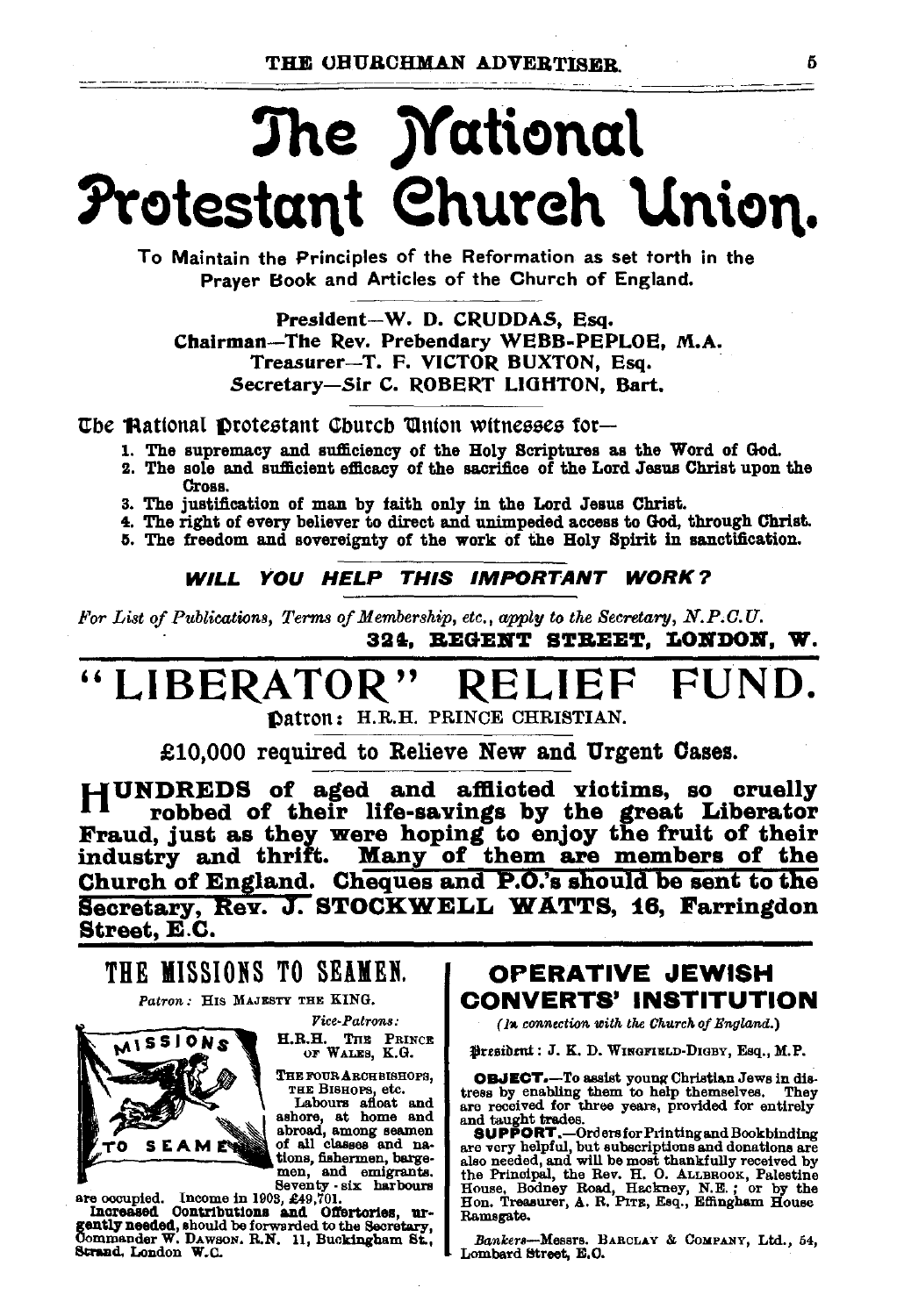

The Society has at present 65 Stations, and employs 213 Missionaries in Home Connection, and over 800 Bible-Women and Teachers.

It has 14 fully equipped Hospitals and numerous Dispensaries, where nearly 300,000 cases were treated last year.

The Magazine of the Society, "INDIA'S WOMEN AND CHINA'S DAUGHTERS," published monthly (price 1d.).

### **Donations and Subscriptions are Much Needed.**

HON. TREASURER-Col. ROBT. WILLIAMS, M.P. CLERICAL SECRETARY-Rev. G. TONGE, M.A CENTRAL ASSOCIATION SECRETARY-MISS MULVANY. LAY SECRETARY-Mr. J. B. BRADDON.

OFFICE-27, Chancery Lane, LONDON, W.C.



Cloth. Price 7s. 6d.

### WHAT HATH GOD WROUGHT

AN AUTOBIOGRAPHY by the REV. CANON RICHARD HOBSON. Late Vicar of St. Nathaniel's, Windsor, West Derby, Liverpool

With an Introduction By the RIGHT REV. F. J. CHAVASSE, D.D., Bishop of Liverpool.

"The book appears to have a special message for the critical days in which we are now living."-F. J. CBAVASSE, D.D., Lord Bishop of Liverpool.<br>"It would form a very suitable and useful present to any young clergyman."-Eng

ELLIOT STOCK, 62, PATERNOSTER ROW, LONDON, E.C.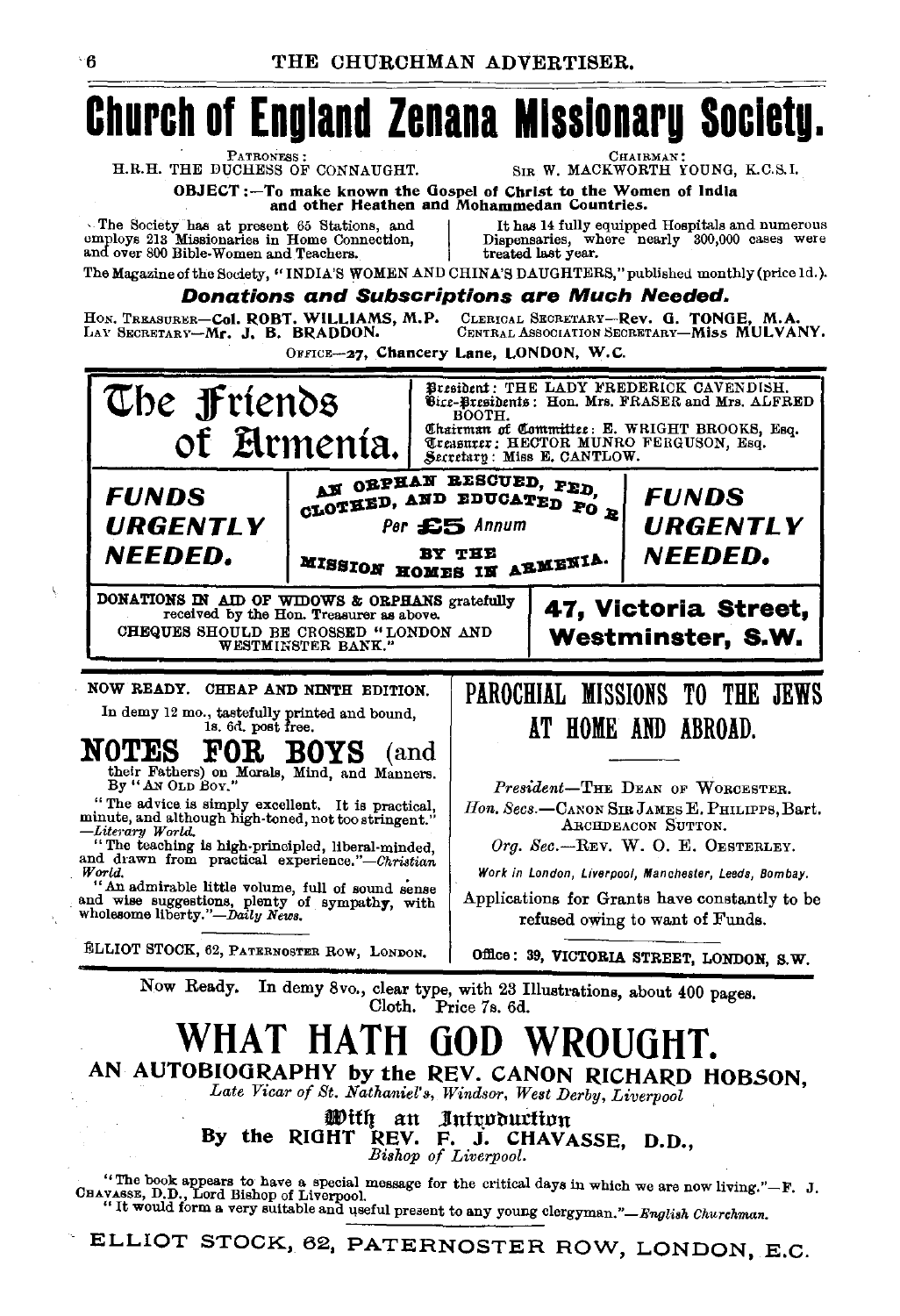### PALESTINE AND EGYPT. Cook's Select Conducted Tour

Leaving October 11th and 25th.

TOUR No. 1.—Occupying 45 days, visiting Syria, Galilee, Palestine, and Egypt. TOUR No. 2.-0ccupying 45 days, with Camp from Damascus to Jerusalem. TOUR No. 3. - Occupying 31 days, visiting Syria, Palestine, and Egypt.

Including Naples, Athens. Constantinople, Beyrout, Baalbec, Damascus, Tiberiaa, Sea of Galilee, Nazareth, Jerusalem, The Jordan, The Dead Sea, Bethlehem, The Mount of Olives, Jaffa, Cairo, The Pyramids, Alexandria, Marseilles, Paris, etc.

Arrangements lilso made for private or friendly parties for long or short, conducted or independent tours.

ILLUSTRATED PROGRAMME FREE.<br>COOLZ & CON LUDGATE CIRCUS, LONDON.  $THOMAS$   $COOK$  &  $SON$ ,  $^{LUDGATE}$   $CIRCUS$ ,  $^{LONDON}$ 

SERMONS BY ARCHDEACON WILBERFORCE.

In crown Svo., cloth, gilt lettered, price 5s.

**FEELING AFTER HIM.** Sermons Preached for the most part in Westminster Abbey. Second Series. By BASIL WILBERFORCE, D.D., Archdeacon of Westminster, Chaplain to the Speaker, Select Preacher before the University of Oxford.

"What a feast for reflective minds the whole volume provides !"-Christian Commonwealth.<br>"The sermons are eloquent and inspiring, and made interesting and instructive by apt illustrations from<br>life and literature."--Scotsma

It and interaction and sometimes daring thoughts expressed in eloquent languige."—Guardian<br>"Exceptionally able, thoughtful, vigorous, and inspiring."—Weekly Leader.<br>"The Archdeacon's Sermons are characterized by light and

FOURTH EDITION.

In crown Svo., handsomely printed and bound in cloth, gilt lettered, price 5s.

**SERMONS PREACHED IN WESTMINSTER ABBEY.** By BASIL WILBERFORCE, D.D.

"Thoughtful and carefully reasoned sermons on some of the most important phases of theological belief.<br>eserving of careful study."—Church Family Newspaper. Deserving of careful study."-Church Family Newspaper.<br>
"They are vigorous, and frequent poetical quotations impart a flavour of literary effect.' -Time

SERMONS BY THE DEAN OF ELY.

CHEAP EDITION. In crown 8vo., cloth, with a Portrait of the Dean, price 8s.

**PRO PATRIA.** Sermons on Special Occasions in England and America. By CHARLES WILLIAM STUBBS, D.D., Dean of Ely.

" An interesting volume. The sermons are robust and liberal in tone, and deal with questicns of living *interest."-Glasgow Herald.* 

"The volnme altogether is fresh and stimulating reading, and may be recommended to both those who do and who do not accept Dr. Stubbs' advanced social teachings."-Sheffield Independent.

ELLIOT STOCK, 62, PATERNOSTER ROW, LONDON E.C.

### **ST. MICHAEL'S COLLEGE,**  Near TENBURY, WORCESTERSHIRE.

BOYS thoroughly prepared for Public Schools. Most healthy situation; large playing fields and Fives Courts; separate cubicles. Head master, REV. W. A. RENWICK, M.A., late Scholar of Hertford College, Oxford.

APPLY: REV. THE WARDEN.